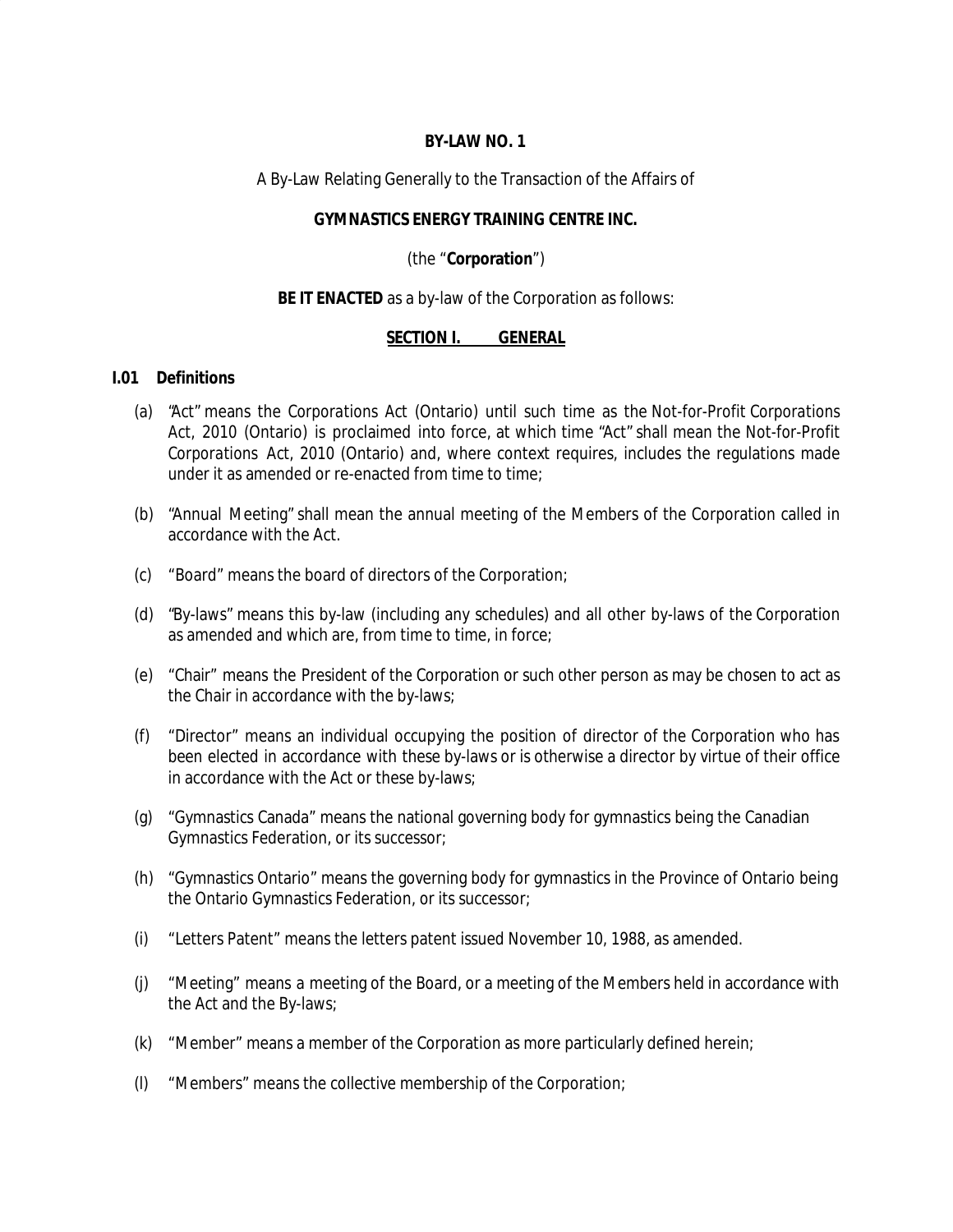- (m) "Officer" means an officer of the Corporation, as more particularly set out in SECTION VI;
- (n) "Ordinary Resolution" means a resolution passed by a majority of the votes cast at a Meeting.
- (o) "Special Resolution" means a resolution passed by at least two-thirds of the votes cast at a Meeting.
- (p) "Special Meeting" means any Meeting of the Members, other than an Annual Meeting called in accordance with the Act or the By-laws.

# **I.02 Interpretation**

Other than as specified in section 1.01, all terms contained in this By-law that are defined in the Act shall have the meanings given to such terms in the Act. Words importing the singular include the plural and vice versa, and words importing gender include all genders.

### **I.03 Head Office**

The head office of the Corporation shall be in the City of St. Catharines, in the Province of Ontario, at such place therein as the directors may from time to time determine.

# **I.04 Seal**

The Corporation may have a corporate seal in the form approved from time to time by the board. If a corporate seal is approved by the board, the secretary of the Corporation shall be the responsible for securing and/or delivering the corporate seal to the most senior staff member of the Corporation including but not limited to, the Executive Director, Office Manager, Bookkeeper or Head Coach.

# **I.05 Execution of Documents**

- (a) Deeds, transfers, assignments, contracts, obligations and other instruments in writing requiring execution by the Corporation may be signed by any two (2) of its officers or directors.
- (b) In addition, the board may from time to time, by Ordinary Resolution, direct the manner in which and the person or persons by whom a particular document or type of document shall be executed. Any person authorized to sign any document may affix the corporate seal (if any) to the document. Any signing officer may certify a copy of any instrument, resolution, by-law or other document of the Corporation to be a true copy thereof.

# **SECTION II. GOVERNANCE**

# **II.01 Objects**

As set out in the Letters Patent, the objects of the Corporation are as follows:

1. to promote the physical fitness and general health of the community through the teaching of the sport of gymnastics;

2. to organize and participate in gymnastics competitions;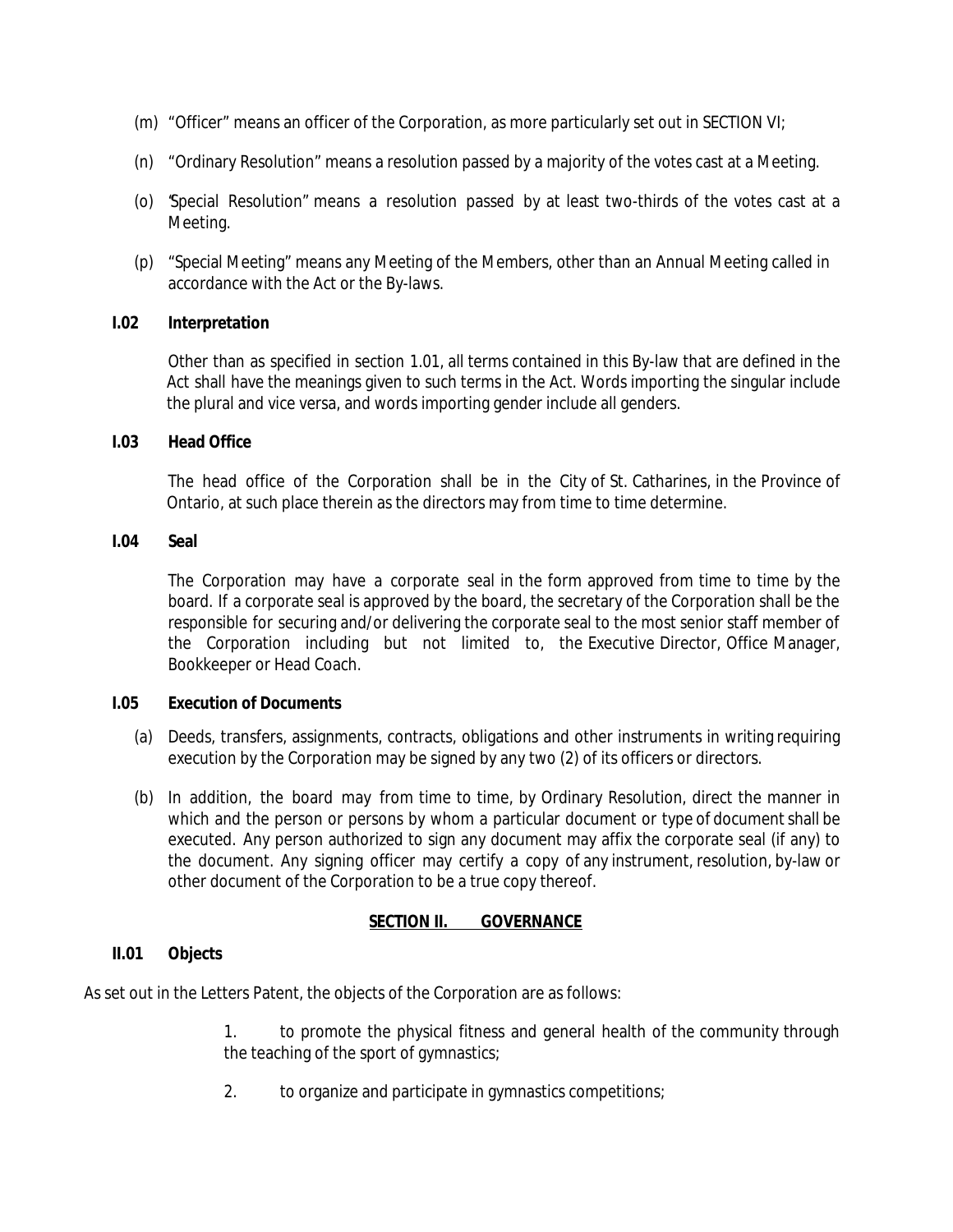3. to provide for the technical training and advancement of coaches, judges and other officers and officials involved with the sport of gymnastics; and

4. to promote the sport of gymnastics within the general community.

## **II.02 Compliance**

(a) The affairs of the Corporation shall be managed in accordance with the objects, By-laws, rules, polices and regulations of the Corporation, and the by-laws, rules, policies and regulations of Gymnastics Ontario and Gymnastics Canada to which the Corporation is subject.

# **SECTION III. FINANCIAL**

### **III.01 Banking**

- (a) The Board shall by resolution from time to time designate the bank in which the money, bonds or other securities of the Corporation shall be placed for safekeeping.
- (b) All cheques, bills of exchange or other orders for the payment of money, and notes or other evidences of indebtedness issued in the name of the Corporation shall be signed by such officer or officers of the Corporation as may be determined by Ordinary Resolution of the Board from time to time.

### **III.02 Financial Year**

The Financial Year of the Corporation shall end on the 31st day of August in each year, unless otherwise determined by Ordinary Resolution of the Board.

# **SECTION IV. DIRECTORS**

### **IV.01 General**

The affairs of the Corporation shall be managed by a board of directors. All Directors shall be Members of the Corporation as defined in Section VIII.01 i) in order to be considered for election and may not be members that are classified as employees of the Corporation. The Board shall manage and supervise the affairs of the Corporation in accordance with the Act, the letters patent, and the by-laws of the Corporation and all applicable rules, by-laws and regulations of Gymnastics Ontario and Gymnastics Canada.

### **IV.02 Board Policies**

The Board may pass, by Ordinary Resolution, policies, rules and procedures governing the duties, responsibilities and procedures for the management of the Corporation which shall be known as Governance Policies."The Directors shall at all times abide by the terms of the Governance Policies. In the event of any conflict between the Act, letters patent, or by-laws and any Governance Policies, the provisions of the Act, the letters patent and By-Laws shall supersede the provisions of any Governance Policy.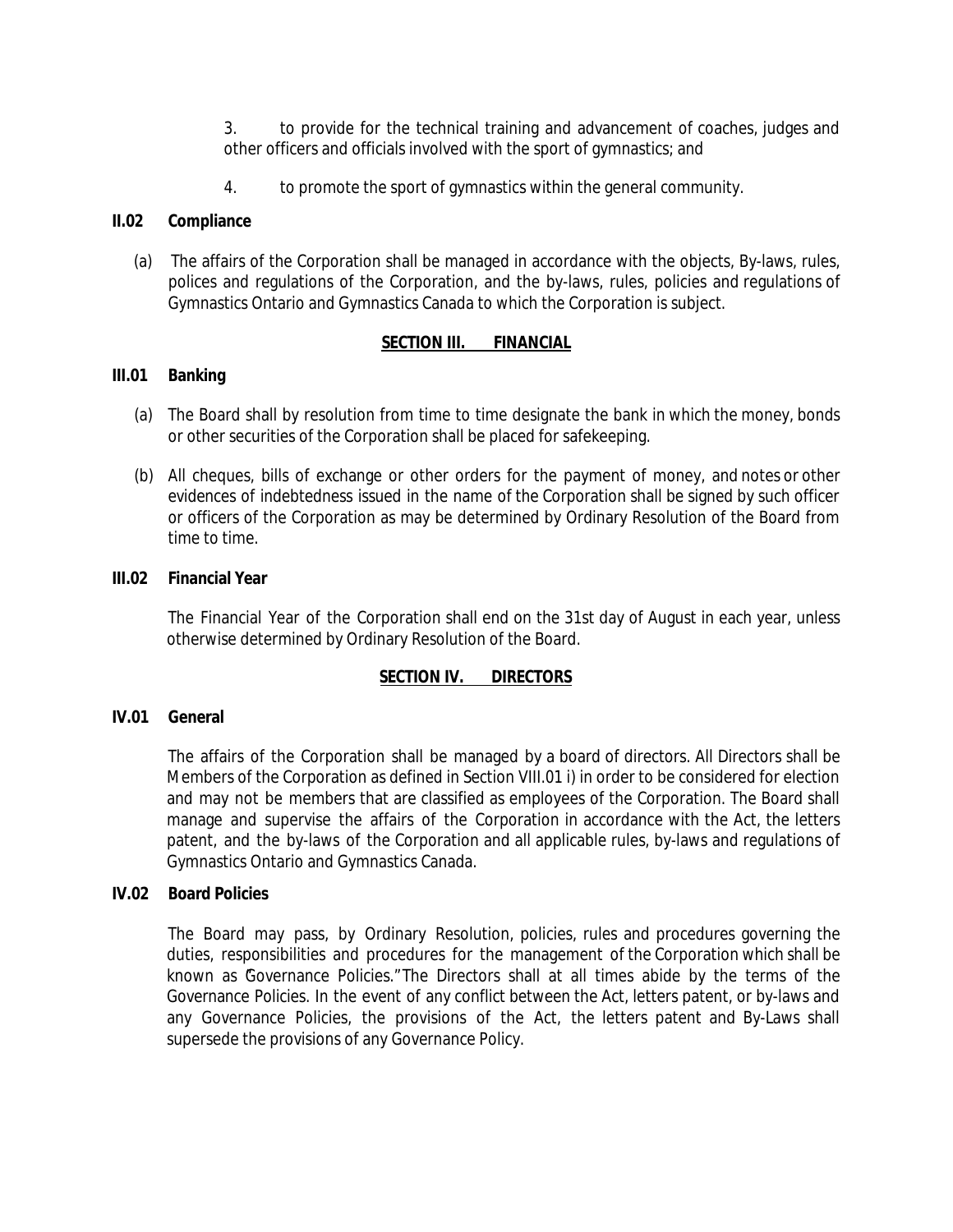# **IV.03 Composition**

- (a) The Board shall be made of up of a minimum of five (5) and a maximum of seven (7) Directors or such other number as may be determined by a Special Resolution of the Members. At no time shall the number of required Directors be less than three (3). Additionally, the Executive Director shall be an ex-officio, non-voting, member of the Board.
- (b) The five (5) minimum Directors shall stand for election at the Annual General Meeting. The Board of Directors may appoint to the board, from time to time, up to two additional directors, who may or may not be Members of the Corporation, with a professional background in law, human resources, corporate communications, finance or other specialties as needed.
- (c) In addition to above, Members may choose to elect one (1) member representative from each of the competitive programs at the Annual General Meeting. If elected, these member representatives will serve as ex-officio non-voting members of the Board of Directors. Member representatives shall not be appointed as Officers of the Corporation. These member representatives will serve a one (1) year term and will stand for election at the Annual General Meeting.

### **IV.04 Term**

- (a) Directors shall hold office for a term of two (2) years commencing on the date of election and concluding at the next Annual Meeting following the conclusion of such 2-year period. Directors may serve for a maximum of three (3) consecutive terms, provided that they are duly elected by the Members for subsequent terms.
- (b) Prior to taking office, all Directors shall sign a consent to act as Director which shall be maintained in the corporate records of the Corporation.
- (c) Notwithstanding the foregoing, the following exceptions shall apply to the generally applicable term limits for directors:
	- (i) The Chair may remain on the board for one year provided they fill the Officer position of Past Chair, despite having served three consecutive terms.
	- (ii) Where a Director is appointed to fill the unexpired portion of a term where a vacancy has occurred, the portion of this partial term will be considered to be in addition to the six-year term limit.
	- (iii) A Director may seek re-election following a period of one (1) year absent from the Board regardless of whether the Director was removed, voluntarily resigned or retired.

### **IV.05 Nomination Process**

- (a) The Board shall, at least 60 days, but not more than 90 days prior to the Annual Meeting:
	- (i) Notify the Members in writing that nominations for election to the Board may be made in writing to the Chair at anytime prior to the  $30<sup>th</sup>$  calendar day prior to the date set for the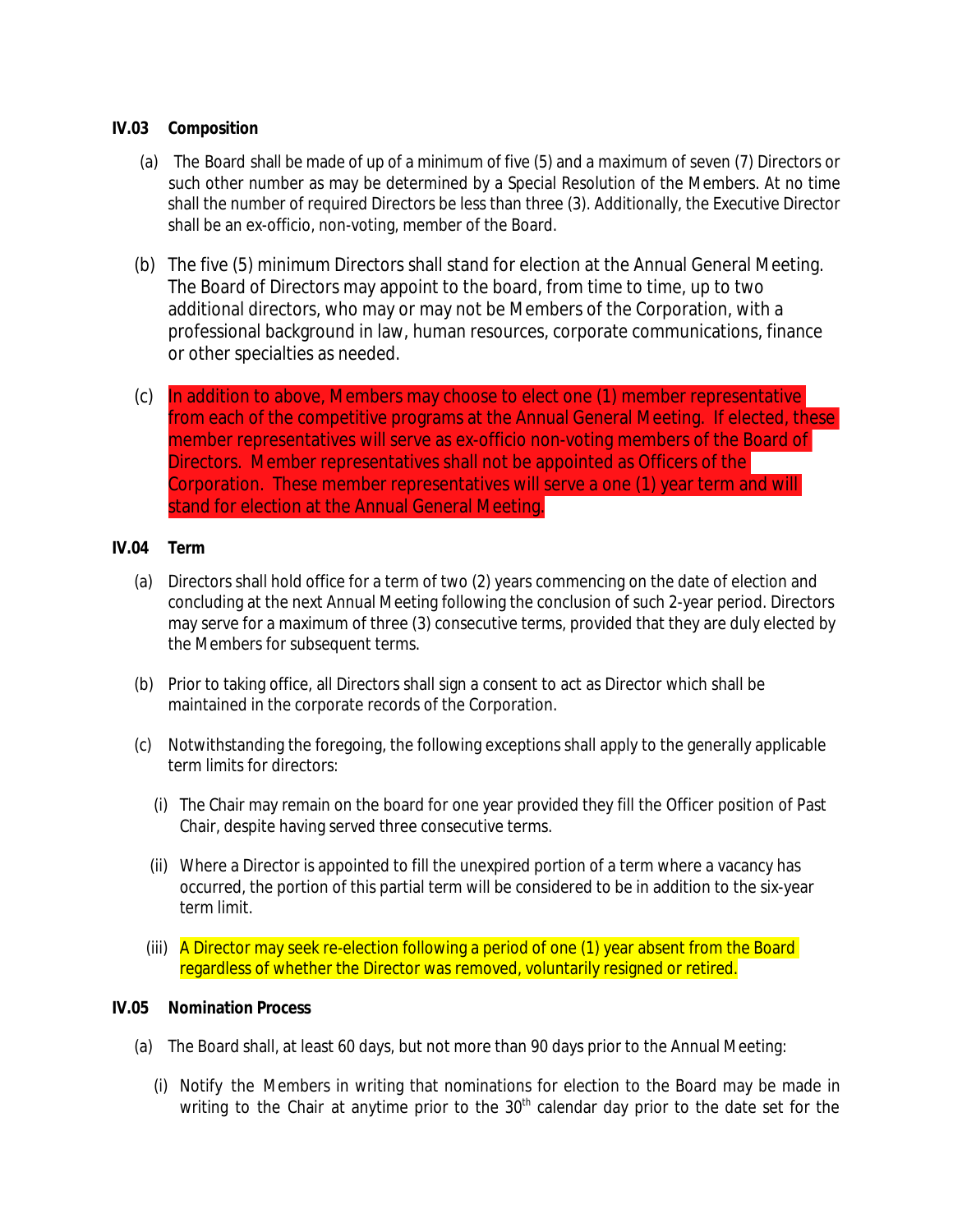Annual meeting; and

- (ii) Form a nominations committee made up of Directorsto receive and review nominationsfrom Members and to actively recruit and nominate eligible candidates for any vacancy on the Board.
- (b) Any two (2) Members of the Corporation, who are not a nominee being named, who are not in default in the payment of any fees owing to the Corporation, and who are otherwise in good standing, may nominate in writing one or more candidates for election to the Board by submitting such nomination in writing to the Chair or such other Director as may be appointed by the Board for such purpose.
- (c) Nominations may also be made by an Ordinary Resolution passed at a Meeting of the Board.
- (d) The Board shall provide the list of eligible candidates along with the notice of the annual meeting no less than ten (10) days prior to the date set for such meeting.

# **IV.06 Vacancies**

The office of a Director shall be vacated immediately:

- (a) The Director ceases to be a Member of the Corporation;
- (b) If the Director resigns office by written notice to the Secretary, which resignation shall be effective at the time it is received by the Secretary or at the time specified in the notice, whichever is later;
- (c) By Special Resolution of the Board, if the Director is found to have violated these by-laws, the Act, Governance Policy, or any by-laws, policies or regulations of Gymnastics Ontario or Gymnastics Canada following an investigation in accordance with any disciplinary procedures governing the Board.
- (d) If the Director has not attended at least fifty-percent (50%) of the Meetings of the Board in the immediately preceding four months without leave of the Chair, and the Board passes an Ordinary Resolution removing the Director;
- (e) If the Director dies, or becomes bankrupt;
- (f) If the Director has been found under the *Substitute Decisions Act, 1992* or under the *Mental Health Act* to be incapable of managing property.
- (g) If, at a meeting of the Members, a resolution is passed by at least a majority of the votes cast by the Members removing the Director before the expiration of the Director's term of office.

# **IV.07 Filling Vacancies**

(a) A vacancy on the Board that occurs prior to the end of a Directors term, for any reason, may be filled by Ordinary Resolution of the Board, and any Director so appointed shall be eligible to stand for nomination at the next Annual Meeting.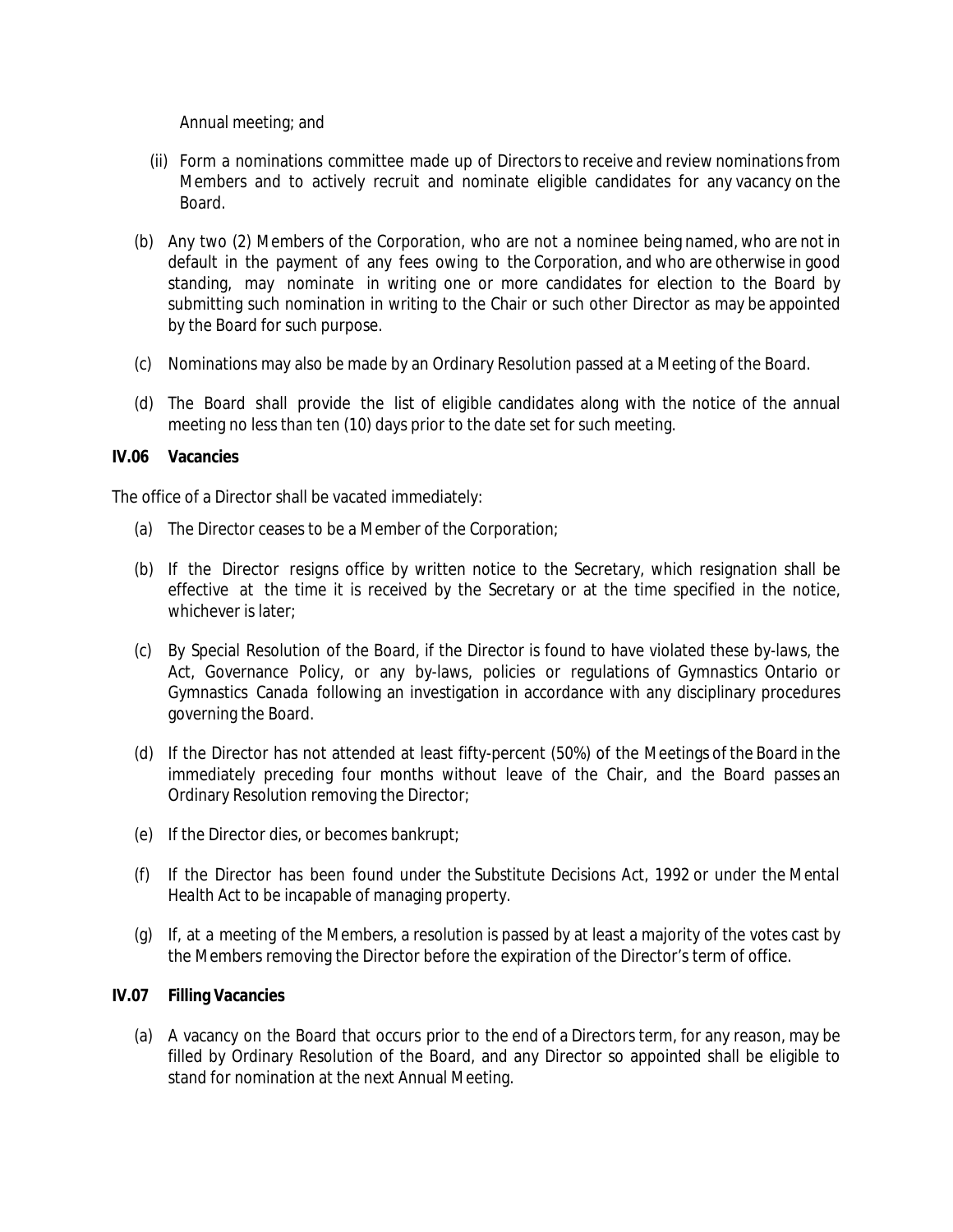- (b) In the event that the number of Directors falls below the minimum required by the Act, these By-laws, or a minimum number set by Special Resolution of the Members, the remaining Directors shall, by Ordinary Resolution, appoint as many Directors as may be required to meet such minimum number.
- (c) If the vacancy occurs as a result of the members removing a Director, the Members may fill the vacancy by ordinary resolution and any Director elected to fill the vacancy shall hold office for the remainder of the removed Director's term, and shall be eligible to stand for nomination at the next Annual Meeting.

# **IV.08 Committees**

- (a) Subject to the limitations on delegation set out in the Act, the Board may establish any committee it determines necessary for the execution of the Board's responsibilities. The Board shall determine the composition and terms of reference for any such committee.
- (b) All committees, including standing committees and ad-hoc committees shall be subject to terms of reference developed by the Board, and no committee shall make decisions which bind the Corporation without the express empowerment of the Board.
- (c) A committee may be dissolved at any time by Ordinary Resolution of the Board.
- (d) The Board shall appoint an Executive Director, who shall not be a Director, to manage the day to day operations of the Corporation in accordance with such job description or other rules and regulations which may be promulgated by the Board by Ordinary Resolution.

# **IV.09 Remuneration of Directors**

The Directors shall serve as such without remuneration and no Director shall directly or indirectly receive any profit from occupying the position of Director; subject to the following:

- (a) Directors may be reimbursed for reasonable expenses they incur in the performance of their Directors' duties;
- (b) Directors may be paid remuneration and reimbursed for expenses incurred in connection with services they provide to the Corporation in their capacity other than as Directors, provided that the amount of any such remuneration or reimbursement is:
	- (i) considered reasonable by the Board;
	- (ii) approved by the Board for payment by resolution passed before such payment is made; and
	- (iii) in compliance with the conflict of interest provisions of the Act; and
- (c) Notwithstanding the foregoing, no Director shall be entitled to any remuneration for services as a Director or in other capacity if the Corporation is a charitable corporation, unless the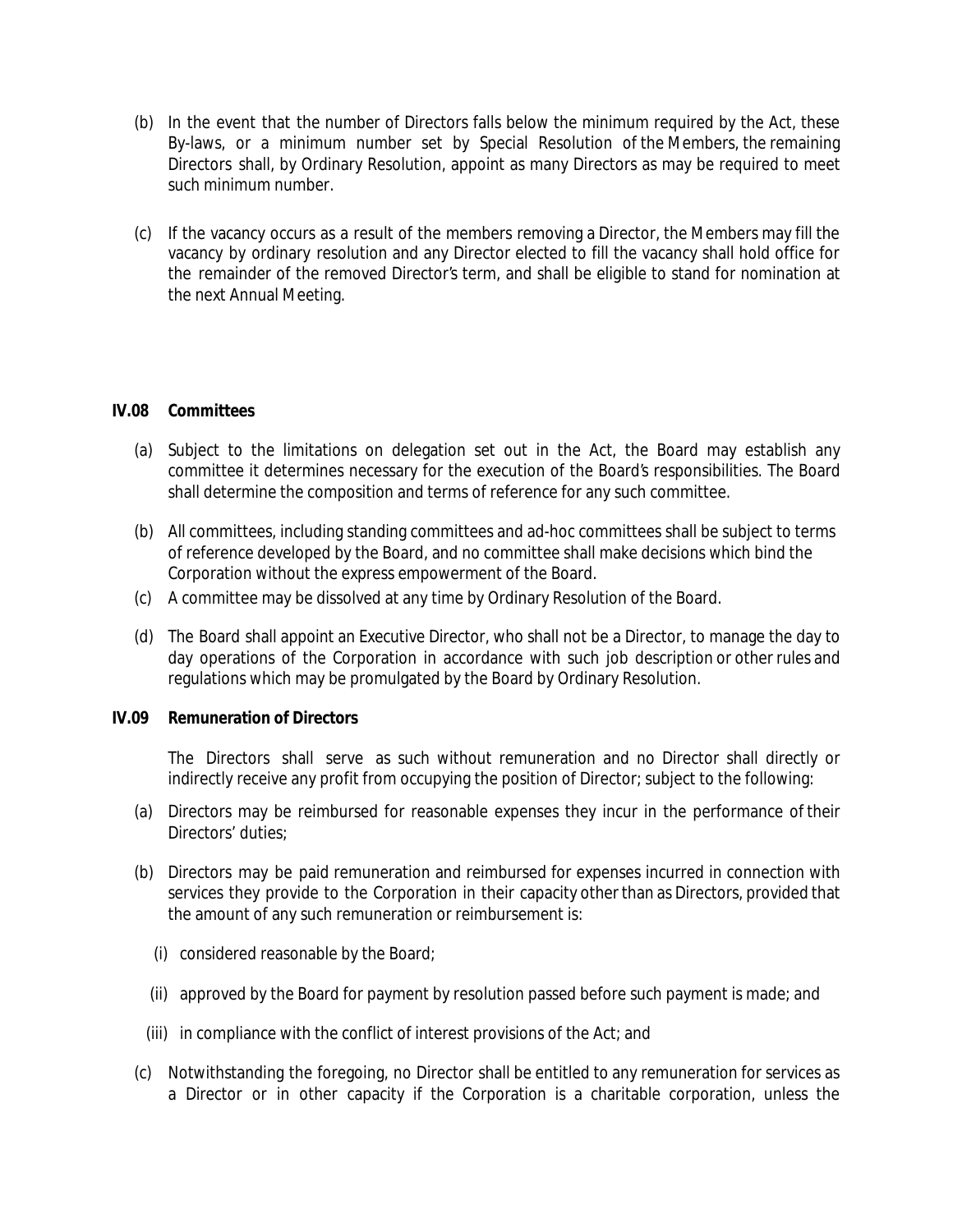provisions of the Act and the law applicable to charitable corporations are complied with, including Ontario Regulation 4/01 made under the Charities Accounting Act.

### **SECTION V. MEETINGS OF DIRECTORS**

### **V.01 Calling of Meetings**

- (a) Meetings of the Directors may be called by the Chair, or any two Directors at any time and any place on notice as required by this by-law.
- (b) The Board may fix the place and time of regular Board Meetings and send a copy of the resolution fixing the place and time of such meetings to each Director, no other notice shall be required for any such meetings.

### **V.02 Notice**

Notice of the time and place for the holding of a meeting of the Board shall be given in the manner provided in SECTION X of this by-law to every Director of the Corporation not less than seven days before the date that the meeting is to be held. Notice of a meeting is not necessary if all of the Directors are present, and none objects to the holding of the meeting, or if those absent have waived notice or have otherwise signified their consent to the holding of such meeting.

#### **V.03 Quorum**

Quorum required for the transaction of business at any Meeting of Directors shall be a majority of the Directors entitled to vote at such Meeting

### **V.04 Chair**

The President shall preside as Chair at Board Meetings. In the absence of the President, the Vice-President shall preside. In the absence of either of the aforementioned officers, the Directors shall select one of their number to act as Chair by Ordinary Resolution.

### **V.05 Voting**

Each Director has one vote, unless otherwise specified in these by-laws. Questions arising at any Board Meeting shall be decided by Ordinary Resolution, unless the Act or these By-Laws require a Special Resolution. The Chair shall not have a second or tie-breaking vote.

### **V.06 Participation by electronic means**

A Director may participate in a meeting of the Board or of a committee of Directors by telephonic or electronic means that permits all participants to communicate adequately with each other during the meeting. A Director participating by such means is deemed to be present at that meeting.

### **V.07 Conflict of Interest**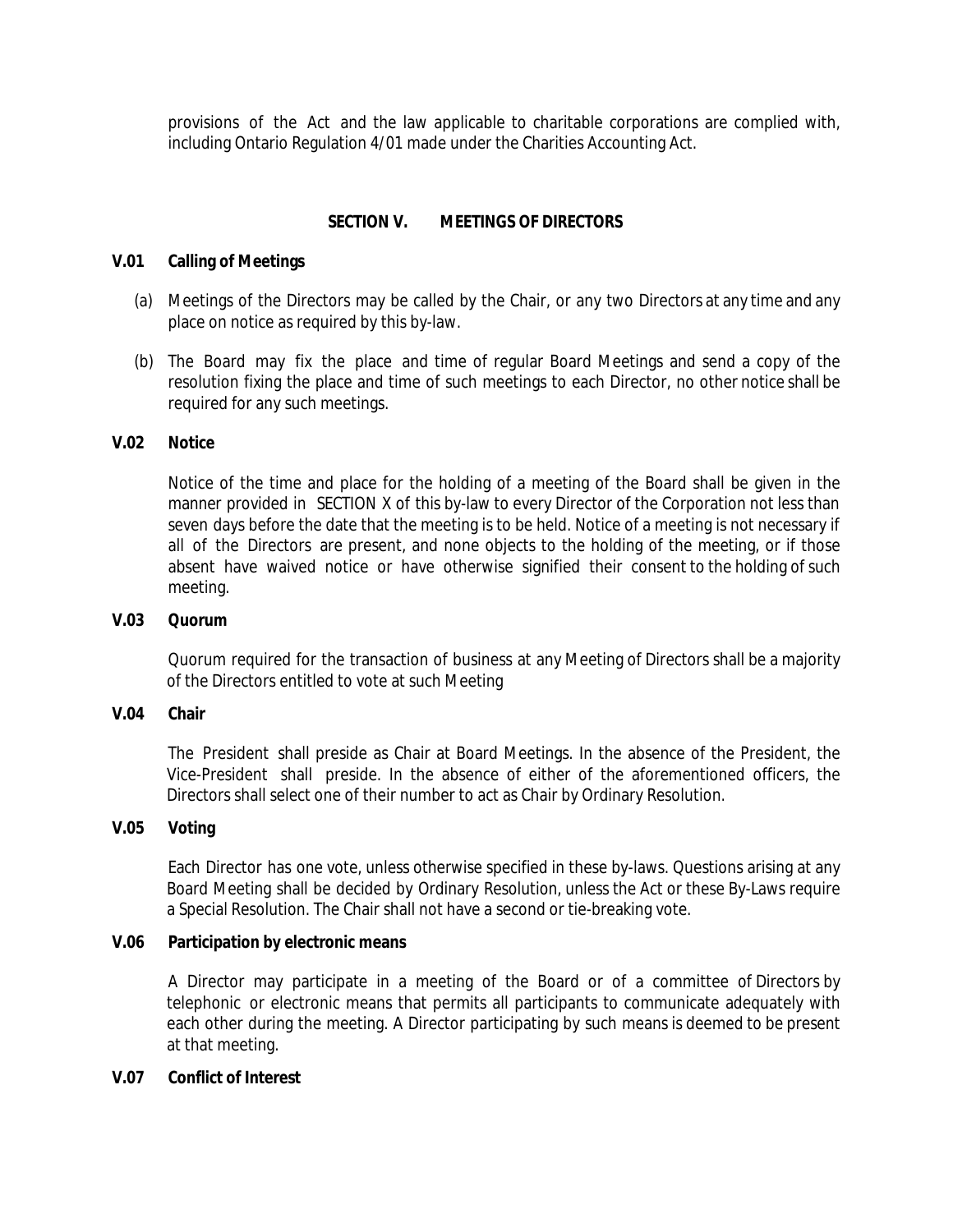In addition to any Governance Policies regarding conflicts of interest, and any applicable common law or legislative duties, a Director who is in any way directly or indirectly interested in a contract or transaction, or proposed contract or transaction, with the Corporation shall make the disclosure required by Section 41 of the Not-for-Profit Corporations Act (Ontario). Except as provided in that section no such Director shall attend any part of a Meeting of Directors or vote on any resolution to approve any such contract or transaction.

## **SECTION VI. OFFICERS**

### **VI.01 Officers**

(a) The Board shall appoint from among the Directors the following Officers:

President/Chair Vice-President **Secretary Treasurer** other Officers as the board of directors may determine as necessary from time to time by Ordinary Resolution.

- (b) a Director may hold more than one office, save and except the office of President/chair.
- (c) The Officers of the corporation shall hold office for a period of one (1) year and shall be elected by the Board from among their number at the first Meeting of the Board after the annual general meeting and elections of such board of directors, provided that in default of such election the then incumbents, being members of the board, shall hold office until their successors are elected.
- (d) Any Officer shall cease to hold office upon Ordinary Resolution of the Board.

### **VI.02 Duties of the President/Chair**

The Chair/President shall preside, when present at all Meetings of the Board and all Meetings of the Members of the Corporation and shall sign all instruments that require his/her signature. The Chair shall set the plan and priorities for the fiscal year, set the meeting agendas, and serve as liaison between the Board and the Executive Director. With the authority delegated by the full Board the President shall represent and/or act on behalf of the Corporation. The Chair shall see to it that all resolutions of the Board are carried into effect or such other duties as may be required by law or as the Board may determine from time to time.

### VI.03 **Duties of the Vice-President**

The Vice President shall perform all duties of the President/Chair in case of absence of or delegation by the President or inability of the President to act. The Vice-President shall support the President and the Treasurer in the performance of his or her duties, and shall perform such other duties as the Board may determine from time to time.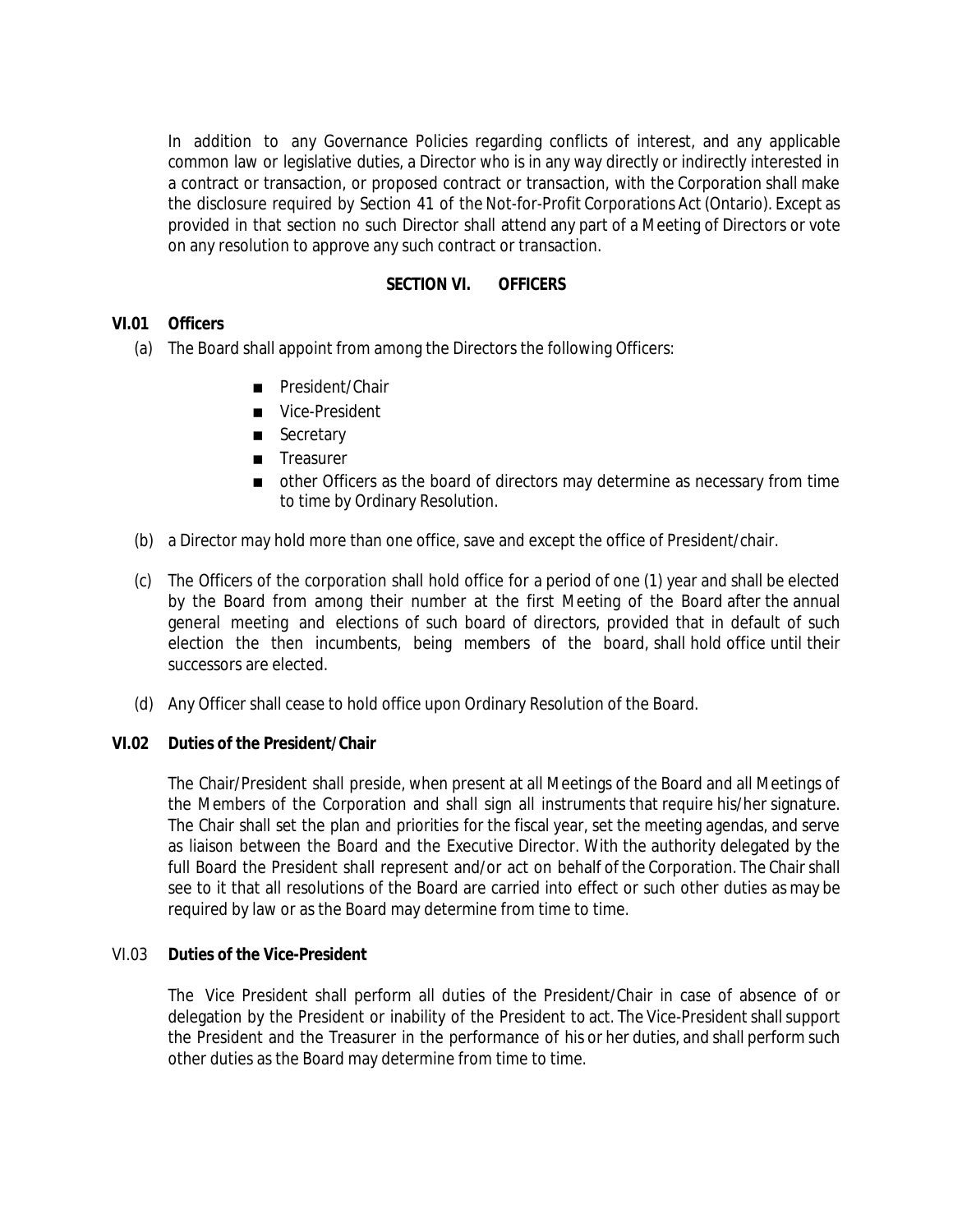#### **VI.04 Duties of the Secretary**

The Secretary shall be responsible for maintaining the minutes of the Meetings of the Corporation, and ensuring the Corporations compliance will the law. The Secretary shall attend all meetings of the board of directors and record all facts and minutes of all proceedings in the books kept for that purpose. The Secretary shall give all notices required to be given to members and to directors. The Secretary shall be the custodian of the seal of the Corporation and of all books, papers, records, correspondence, contracts and other documents belonging to the Corporation which shall be delivered up only when authorized by a resolution of the Board to such person or persons as may be named therein, and shall perform such other duties as may from time to time be determined by the board of directors.

### **VI.05 Duties of the Treasurer**

The Treasurer shall have a demonstrated ability to manage the day to day finances of the corporation through professional work experience in finance or accounting and/or a related professional designation. Should the elected directors not have the experience amongst their members they will appoint an interim treasurer until such time as they can seek a member first from within the membership and then if unsuccessful, from outside the Board pursuant to section  $\overline{N.03}$  (b). The Treasurer, or person performing the usual duties of a Treasurer, shall keep full and accurate accounts of all receipts and disbursements of the Corporation in proper books of account and shall deposit all monies or other valuable effects in the name and to the credit of the Corporation in such bank or banks as may from time to time be designated by the board of directors. The Treasurer shall disburse the funds of the Corporation under the direction of the Board, taking proper vouchers therefore and shall render to the Board an account of all transactions as Treasurer, and of the financial position of the Corporation. The Treasurer shall also perform such other duties as may from time to time be determined by the board of directors.The Treasurer, or person performing the usual duties of a Treasurer, shall keep full and accurate accounts of all receipts and disbursements of the Corporation in proper books of account and shall deposit all monies or other valuable effects in the name and to the credit of the Corporation in such bank or banks as may from time to time be designated by the board of directors. The Treasurer shall disburse the funds of the Corporation under the direction of the Board, taking proper vouchers therefore and shall render to the Board an account of all transactions as Treasurer, and of the financial position of the Corporation. The Treasurer shall also perform such other duties as may from time to time be determined by the board of directors.

#### **SECTION VII. PROTECTION OF DIRECTORS AND OFFICERS**

### **VII.01 Protection of Directors and Officers**

No Director, Officer or committee member of the Corporation is be liable for the acts, neglects or defaults of any other Director, Officer, committee member or employee of the Corporation or for joining in any receipt or for any loss, damage or expense happening to the Corporation through the insufficiency or deficiency of title to any property acquired by resolution of the Board or for or on behalf of the Corporation or for the insufficiency or deficiency of any security in or upon which any of the money of or belonging to the Corporation shall be placed out or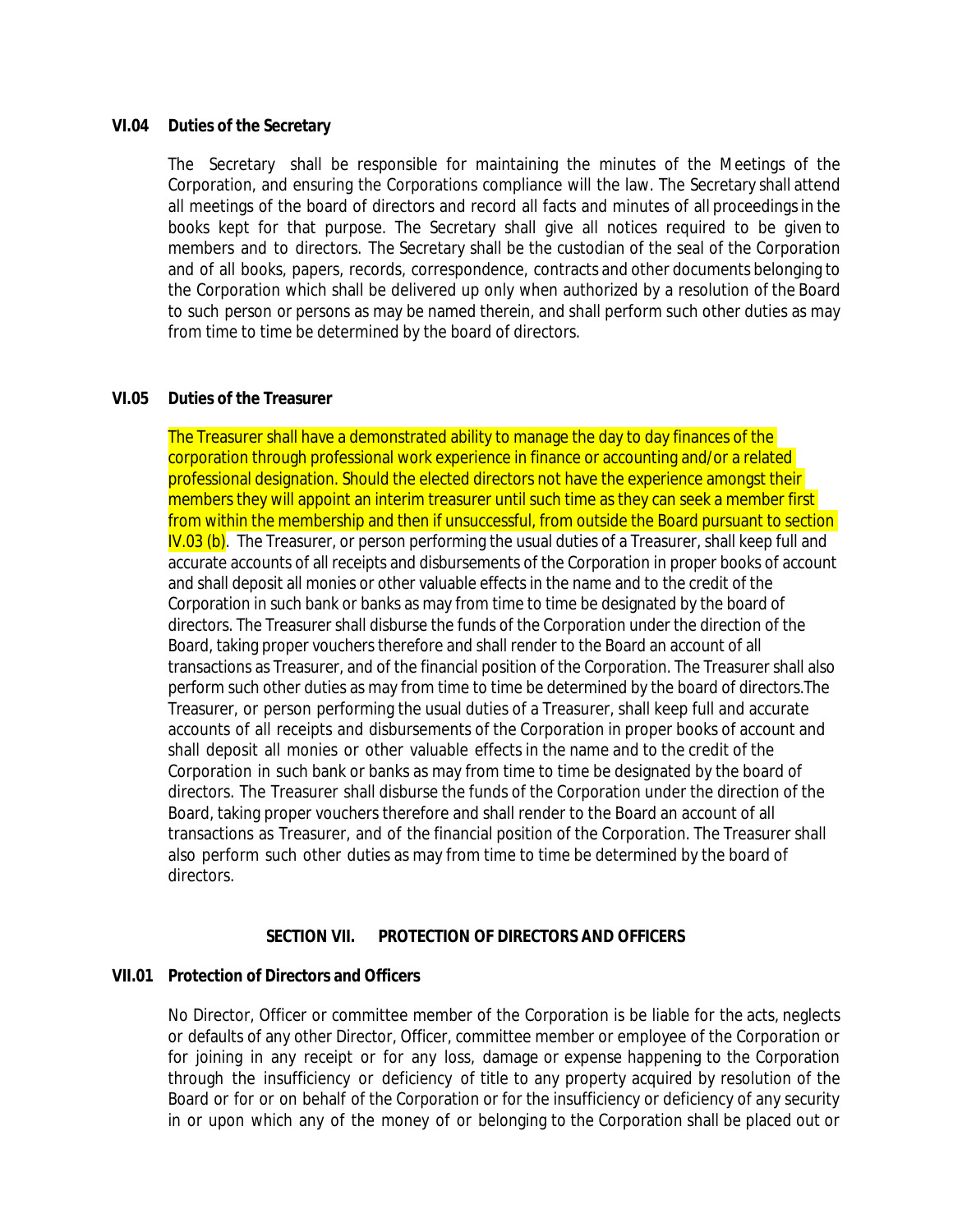invested or for any loss or damage arising from the bankruptcy, insolvency or tortious act of any person, firm or Corporation with whom or which any moneys, securities or effects shall be lodged or deposited or for any other loss, damage or misfortune whatever which may happen in the execution of the duties of his or her respective office or trust provided that they have:

- (a) complied with the Act and the Corporation's articles and By-laws; and
- (b) exercised their powers and discharged their duties in accordance with the Act.

## **VII.02 Indemnity**

Every director or officer of the Corporation or other person who has undertaken or is about to undertake any liability on behalf of the Corporation or any company controlled by it and their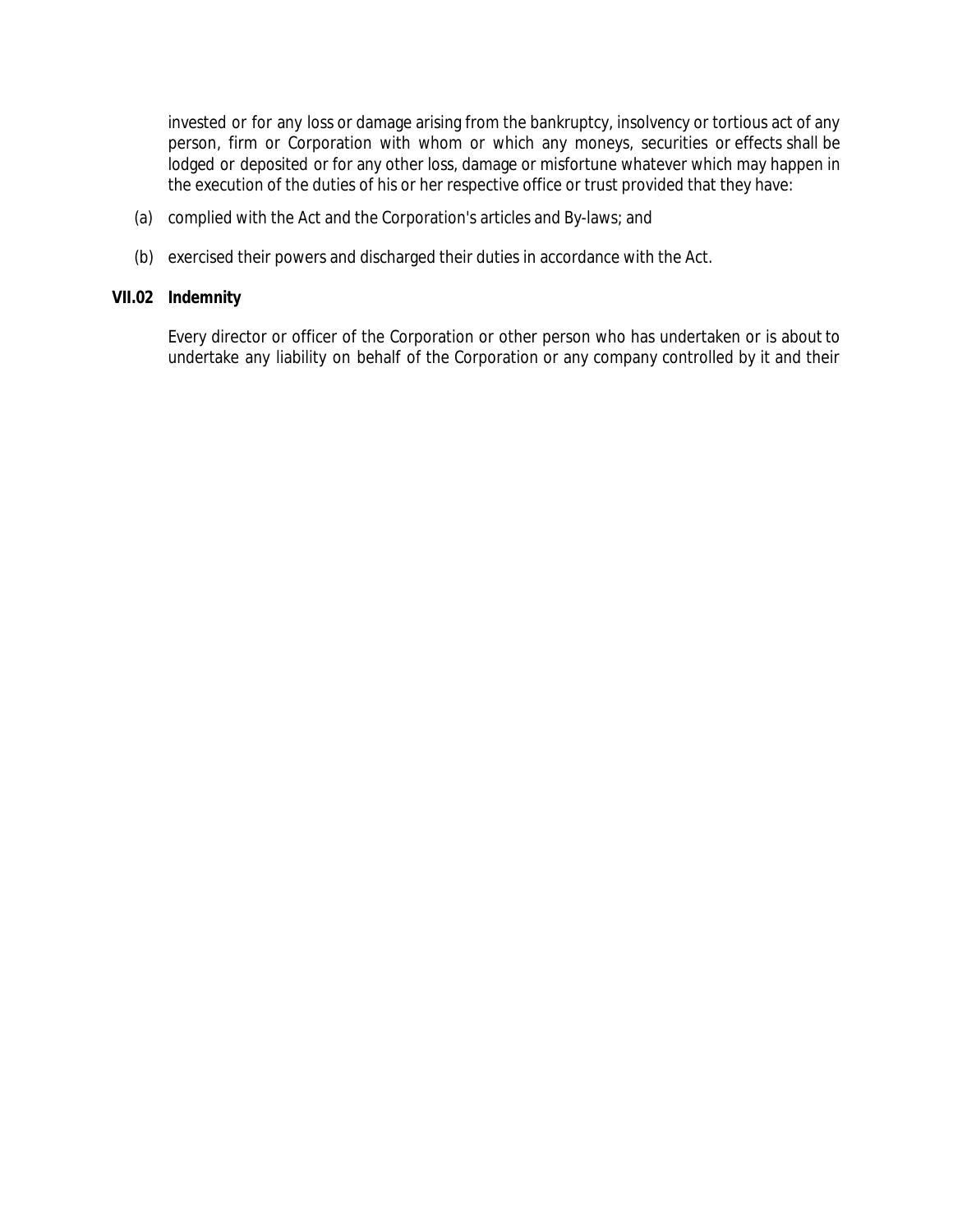heirs, executors and administrators, and estate and effects, respectively, shall from time to time and at all times, be indemnified and saved harmless out of the funds of the Corporation, from and against;

- (a) all costs, charges and expenses which such director, officer or other person sustains or incurs in or about any action, suit or proceedings which is brought, commenced or prosecuted against him or her, or in respect of any act, deed, matter or thing whatsoever, made, done or permitted by him or her, in or about the execution of the duties of his or her office or in respect of any such liability;
- (b) all other costs, charges and expenses which he or she sustains or incurs in or about or in relation to the affairs thereof, except such costs, charges or expenses as are occasioned by his or her own fraud, wilful neglect or default or breach of fiduciary duty.

# **SECTION VIII. MEMBERS**

# **VIII.01 Members**

Members shall be entitled to receive notice of, attend and vote at all Meetings of the Members of the Corporation. Members shall be defined as:

- i. Individuals registered as participants in any current competitive season of the Corporation, or one (1) designated parent/guardian of such individual, if the individual is under 18 years of age; and
- ii. Coaches currently employed by the Corporation, who have received a remuneration/ wages within 30 days of any Meeting, provided such coach is at least 18 years of age.

# **VIII.02 Membership**

All Memberships in the Corporation shall be non-transferrable and shall terminate as follows:

- (a) The Member enrols in gymnastics activities with another gymnastics club within the Regional Municipality of Niagara without the permission of the Board or ceases to be employed by the Corporation;
- (b) The Member voluntarily withdraws from participation in the Corporations' activities by confirming such withdraw in writing or by failing to attend scheduled practices or competitions without valid excuse;
- (c) At the end of each annual session, as defined by Gymnastics Ontario, for which the Member has paid the required fees and dues and has maintained their Membership in good standing as required by these by-laws, unless such Member has renewed their Membership for the following session.
- (d) The Member dies;
- (e) The Member is suspended in accordance with these by-laws, or is suspended by Gymnastics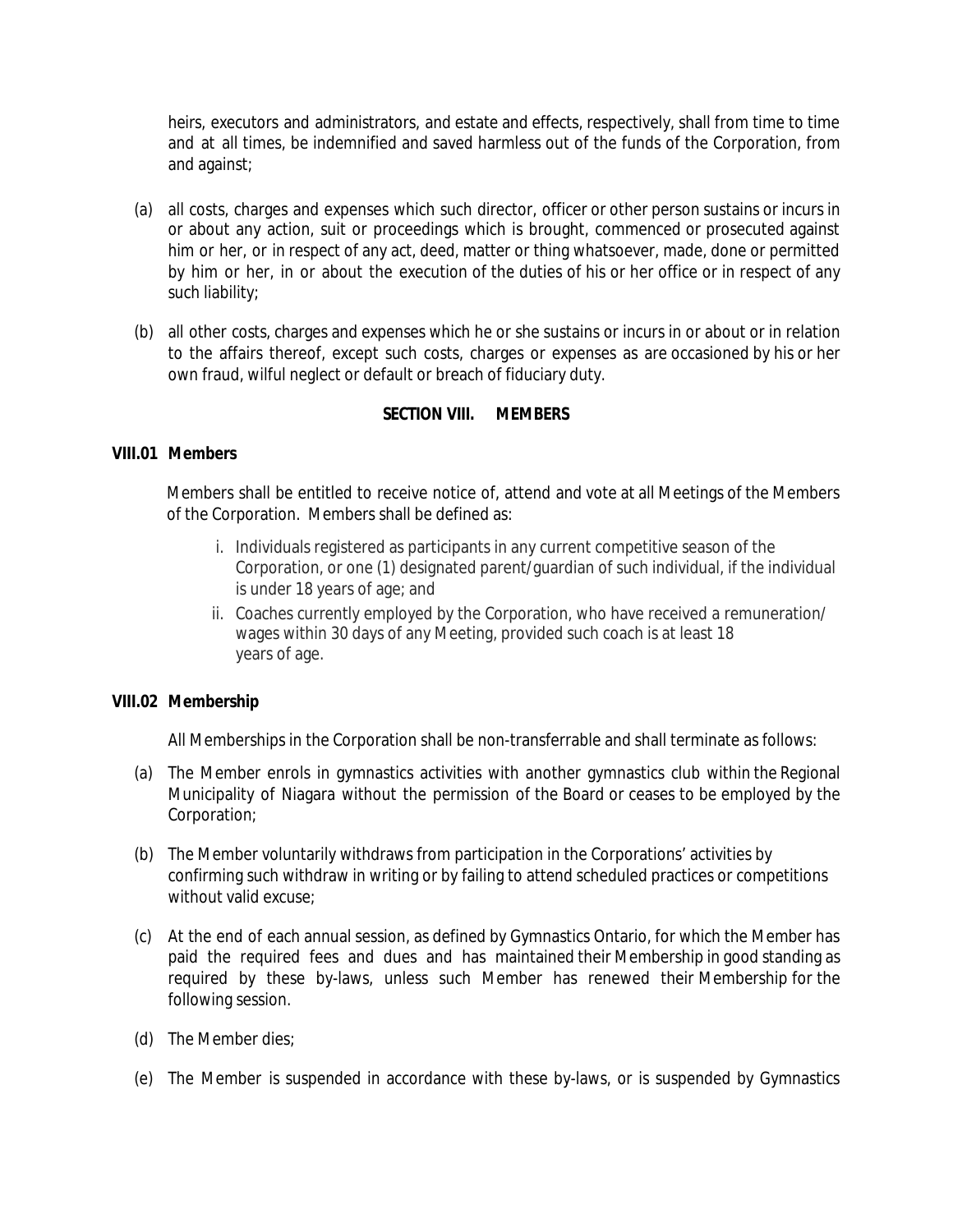Ontario or Gymnastics Canada; or

(f) Otherwise in accordance with the Act.

### **VIII.03 Discipline of Members**

- (a) Upon 15 days' written notice to a Member, the Board may pass a resolution authorizing disciplinary action or the termination of membership for violating any provision of the Corporation's letters patent, any by-laws of the Corporation, or any rule, policy or regulation made widely known by the Board from time to time.
- (b) The notice shall set out the reasons for the disciplinary action or termination of membership, the Member receiving the notice shall be entitled to give the Board a written submission opposing the disciplinary action or termination not less than 5 days before the end of the 15-day period. The Board shall consider the written submission of the Member before making a final decision regarding disciplinary action or termination of Membership.

### **SECTION IX. Members Meetings**

### **IX.01 Annual Meeting**

The annual meeting shall be held on a day and at a place within the City of St. Catharines, fixed by the Board. Any Member, upon request, shall be provided, not less than 21 days or other number of days prescribed in regulations before the annual meeting, with a copy of the approved financial statements, auditor's report or review engagement report and other financial information required by the By-laws or articles.

- (a) The business transacted at the annual meeting shall include:
	- (i) receipt of the agenda;
	- (ii) receipt of the minutes of the previous annual and subsequent special meetings (if any);
	- (iii) consideration of the financial statements;
	- (iv) report of the auditor or person who has been appointed to conduct a review engagement;
	- (v) reappointment or new appointment of the auditor or a person to conduct a review engagement for the coming year;
	- (vi) election of Directors; and
- (vii) such other or special business as may be set out in the notice of meeting.
- (b) No other item of business shall be included on the agenda for annual meeting unless a Member's proposal has been given to the secretary prior to the giving of notice of the annual meeting in accordance with the Act, so that such item of new business can be included in the notice of annual meeting.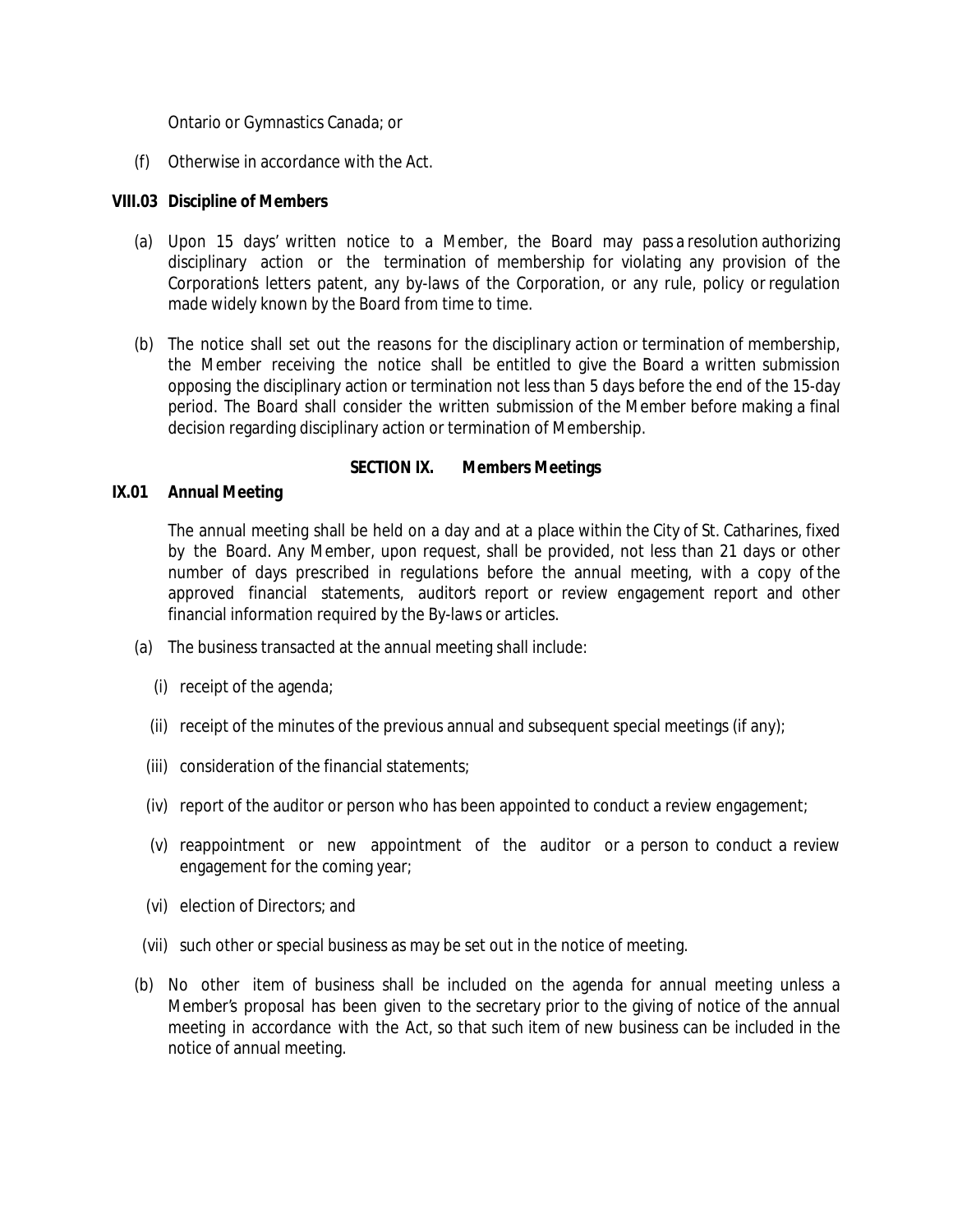# **IX.02 Special Meetings**

The Directors may call a special meeting of the Members by Special Resolution. The Board shall convene a special meeting on written requisition of not less than one-tenth of the Members for any purpose connected with the affairs of the Corporation that does not fall within the exceptions listed in theActor is otherwise inconsistent with theAct, within 21 days from the date of the deposit of the requisition.

### **IX.03 Notice**

Subject to the Act, not less than 10 and not more than 50 days'written notice of any annual or special Members' Meeting shall be given in the manner specified in the Act to each Member and to the auditor or person appointed to conduct a review engagement. Notice of any meeting where special business will be transacted must contain sufficient information to permit the Members to form a reasoned judgment on the decision to be taken. Notice of each meeting must remind the Member of the right to vote by proxy. The record date for the determination of Members entitled to notice of any Meeting shall be the close of business on the day immediately before the notice is given.

### **IX.04 Proxy**

In accordance with the Act, every Member entitled to vote at a Meeting may appoint a proxy holder, who shall be a Member entitled to vote at such Meeting, as the Member's nominee to attend and act at the meeting in the manner, to the extent, and with the authority conferred by the proxy. Any proxy given is only valid if:

- (a) It is signed by the Member, or the Member's duly appointed attorney;
- (b) It is used at the Meeting for which it was specifically given;
- (c) The Member giving such Proxy does not physically attend the Meeting for which the proxy was given; and
- (d) It has not been revoked by the Member giving such proxy by delivery of a signed revocation to the Corporation at its head office prior to the Meeting.

### **IX.05 Quorum**

The quorum required for the transaction of business at any Members' Meeting is a majority of the Members entitled to vote at the Meeting, whether present in person or by proxy. If a quorum is present at the opening of a meeting of the Members, the Members present may proceed with the business of the meeting even if a quorum is not present throughout the meeting.

### **IX.06 Chair**

The President shall be the chair of the Members' Meeting; in the Chair's absence the Vice-President shall act as Chair; in the event that neither the President or Vice-president is present, the Members shall choose another Director to act as Chair by Ordinary Resolution.

**IX.07 Voting**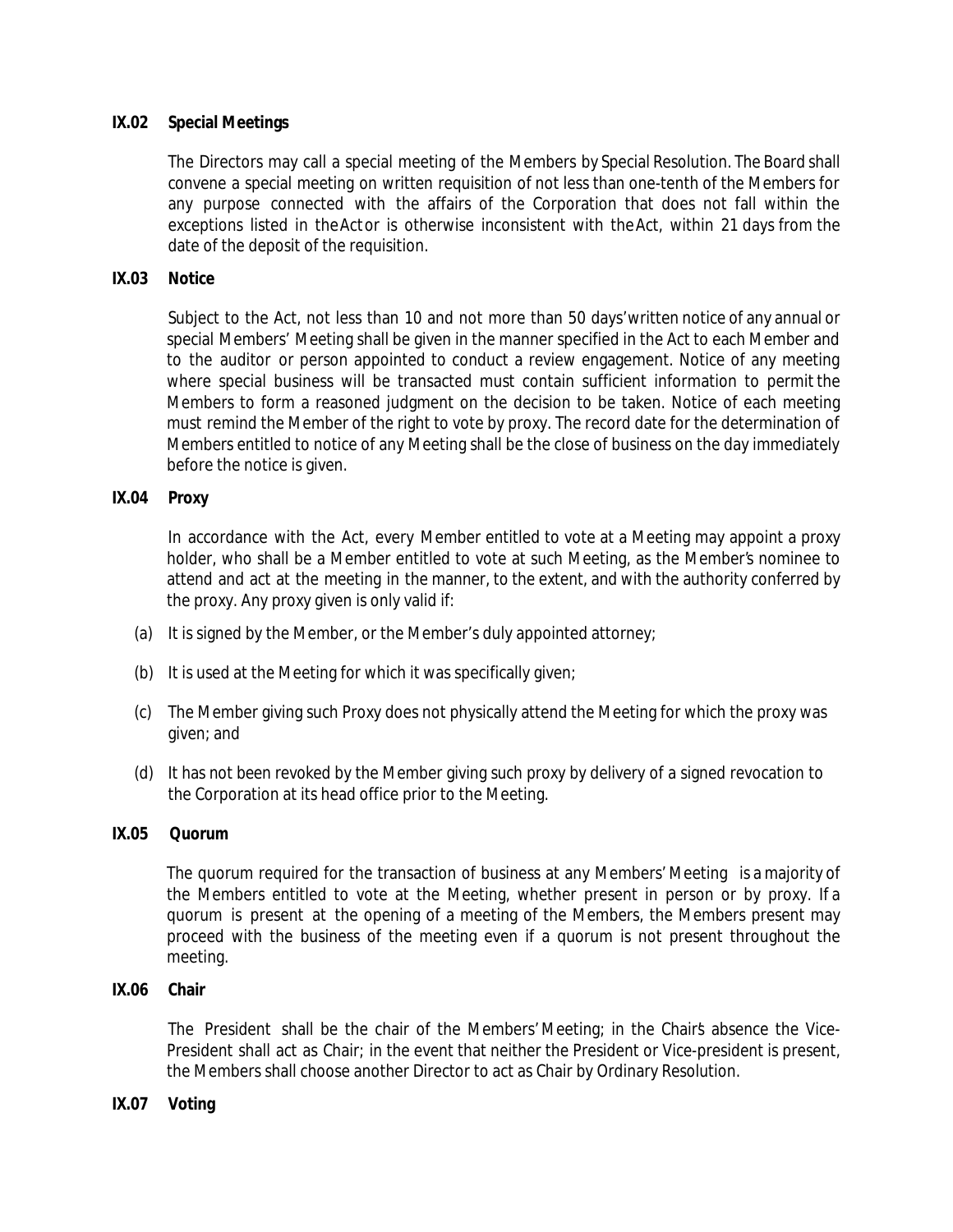Business arising at any Members' meeting shall be decided by a majority of votes unless otherwise required by the Act or the By-law provided that:

- (a) each Member shall be entitled to one vote at any meeting;
- (b) votes shall be taken by a show of hands among all Members present and the chair of the meeting, if a Member, shall have a vote;
- (c) an abstention shall not be considered a vote cast for purposes of calculating a majority;
- (d) before or after a show of hands has been taken on any question, the chair of the meeting may require, or any Member may demand, a written ballot. A written ballot so required or demanded shall be taken in such manner as the chair of the meeting shall direct;
- (e) if there is a tie vote, the chair of the meeting shall require a written ballot, and shall not have a second or casting vote. If there is a tie vote upon written ballot, the motion is lost; and
- **(f)** whenever a vote by show of hands is taken on a question, unless a written ballot is required or demanded, a declaration by the chair of the meeting that a resolution has been carried or lost and an entry to that effect in the minutes shall be conclusive evidence of the fact without proof of the number or proportion of votes recorded in favour of or against the motion**.**

### **IX.08 Persons entitled to be present**

(i) The only persons entitled to attend a Members' meeting are the Members, the Directors, the auditors of the Corporation (or the person who has been appointed to conduct a review engagement, if any) and others who are entitled or required under any provision of the Act or the articles to be present at the meeting. Any other person may be admitted only if invited by the Chair of the meeting or with the majority consent of the Members present at the meeting**.**

(ii) Any person with a child/ward enrolled in any program of the Corporation as at the date of the Annual General Meeting may make a request to the Chair for permission to attend the Annual General Meeting.

### **SECTION X. NOTICE**

### **X.01 Service**

Any notice required to be sent to any Member or Director or to the auditor or person who has been appointed to conduct a review engagement shall be provided by telephone, delivered personally, or sent by prepaid mail, facsimile, email or other electronic means to any such Member or Director at their latest address as shown in the records of the Corporation and to the auditor or the person who has been appointed to conduct a review engagement at its business address, or if no address be given then to the last address ofsuch Member or Director known to the secretary; provided always that notice may be waived or the time for the notice may be waived or abridged at any time with the consent in writing of the person entitled thereto.